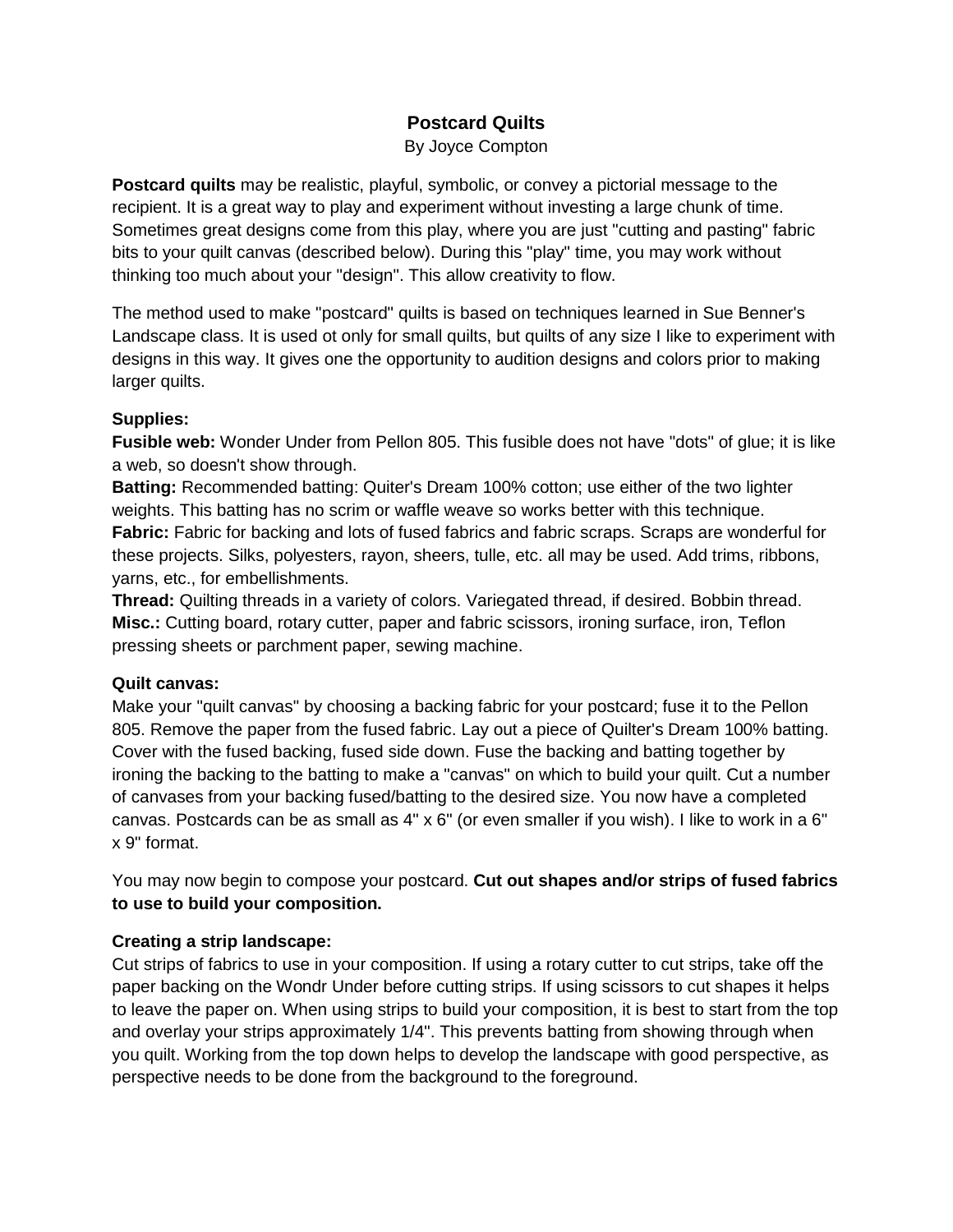Consider making an **abstract landscape:** make just the suggestion of a landscape. **Color** can be realistic, enhanced, or totally fictitious. You can stay in the same values or push to other values. **Abstract flowers** can be used in landscapes, e.g., Queen Anne's Lace can be cut from strips.

# **Cut and collage:**

- 1. You may choose to make a scroll of fabrics you plan to use in the quilt. Iron a variety of fabrics that you plan to use in your landscape onto a roll of W/U – sheers solids, and prints. Cut off the W/U and roll up until ready to use.
- 2. Cut out curvilinear haps and arcs; assemble onto the quilt canvas to create the background, mid-ground an foreground of your quilt. Build layers. Using this ollage technique, you may create a landscape with opaque fabric and sheers, overlaid with petals for flowers.
- 3. You may also collage on release paper. Iron the shapes onto parchment paper or a Teflon pressing sheet. Once you have completed one or more units, remove from the paper and fuse to the quilt.

# **Making landscape quilts:**

You may want to choose an inspirational photo. Choose a part or all of the photo to use in your piece. Consider reducing the photo to the essential elements Check the effect of asymmetrical and symmetrical. Consider using a close up. To isolate small areas of photos, use L-forms as framing tools. Make a quilt from the area you like best.

- 1. You may abstract your piece by using strips in your construction. Here are some suggestions for strips to use:
	- a. Sky shaped strips
	- b. Wave/water strips
	- c. Gentle waves/agitated water
	- d. Hills
	- e. Fields
- 2. Start with smaller shapes in the background and larger in the foreground. Drawingscribbling, practice abstracting and simplifying the design.
- 3. Do a fantasy landscape using unrealistic colors, abstracted shapes.
- 4. Abstract-experiment, look for patterns, striations.
- 5. Consider curvilinear lines going across the quilt with some vertical lines, irregular lines for foliage.
- 6. How much sky do you want in relationship to the foreground? Consicer stmospheric perspective to create depth and obscures, hazy, more blue.

**Remember you may use any design(s)** to make your postcard including traditional quilt block patterns, abstract geometric designs, whimsical designs, cartoons, etc. The possibilities are only limited by your imagination. Please just play. It is fun to just cut out a bunch of shapes from your fused fabrics and grab them at random to see what develops. Since you don't have to iron the shapes down until you are happy with the design, it is easily changed. You can even use the leftover scraps after you have cut out shapes in your design. Allow yourself to go back to